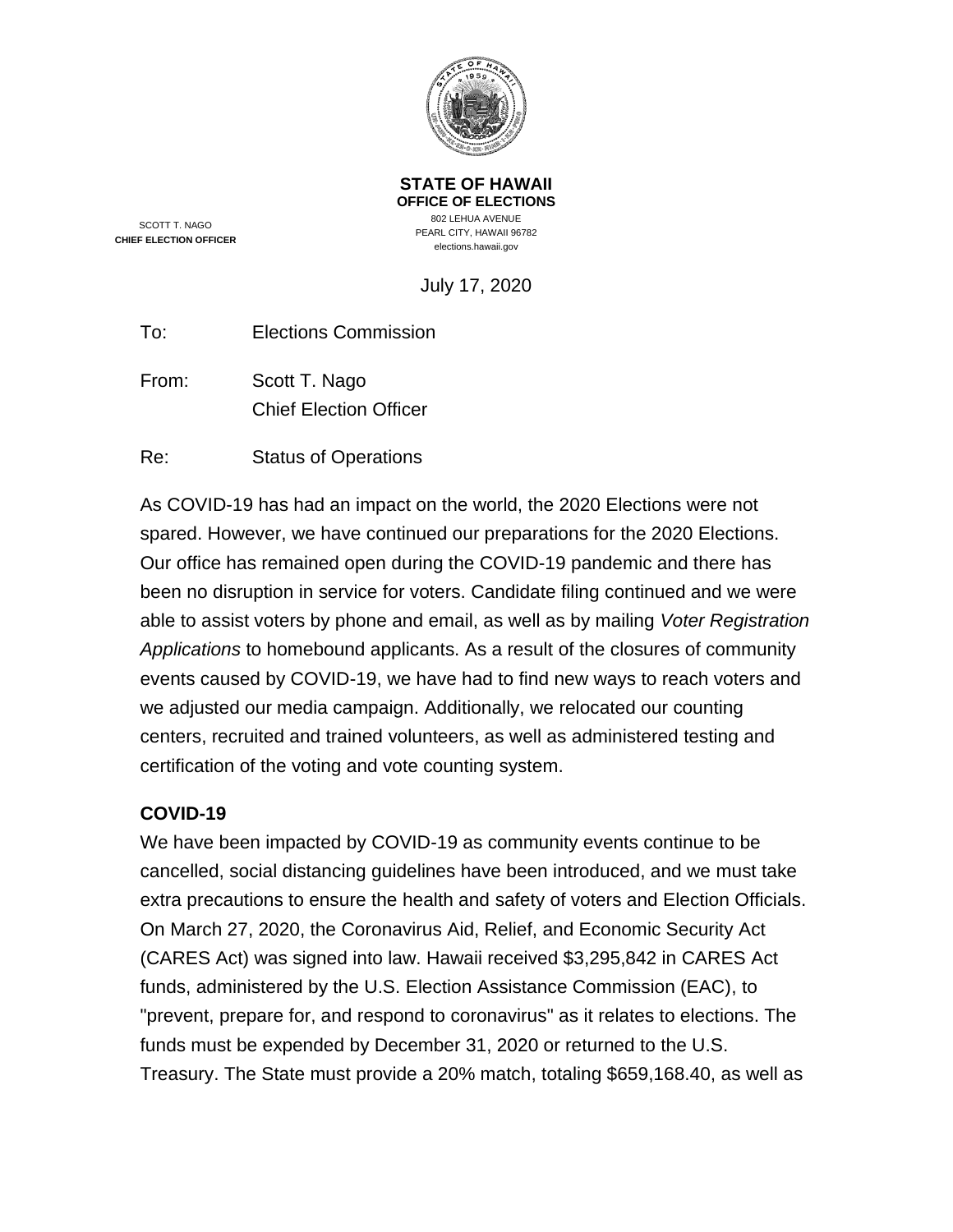report the spending within 20 days of each election and at subsequent deadlines in May 2021 and November 2021.

We are working with the County Elections Divisions to ensure CARES Act funds are available to meet our needs. Our application for the funding was submitted to the U.S. EAC on April 14, 2020 for the purposes of (1) a public communications campaign to facilitate voting (e.g., media campaign, election mailings, associated staffing); (2) facility expansion (e.g., larger and/or additional facilities for voter service centers, counting centers, places of deposit, and other activities associated with elections, including temporary and/or fixed structures with corresponding increased equipment, furniture, and staffing to address additional workload, social distancing, and cleaning); and (3) cleaning, disinfecting, and associated health and safety measures (e.g., cleaning supplies, air filtration system, safety and security shields, machinery, personal protective equipment, and staff). We have spent over \$2 million of the CARES funds and we will continue to monitor the impacts of COVID-19 on voters and the conduct of the election to determine how remaining funds may be used.

We have been procuring cleaning supplies and equipment and personal protective equipment to be used by election officials, such as air purifiers, disinfecting wipes, face shields, hand sanitizer, gloves, and plexi-glass barriers. Health and safety supplies and equipment will be provided at the voter service centers, operated by the County Elections Divisions, as well as offices and counting centers. We have requested assistance from the Hawaii Emergency Management Agency (HI-EMA) to procure the supplies to ensure they are received in a timely manner. We have also submitted additional orders to vendors that are backordered.

On June 9, election officials were invited to attend a hearing held by the Senate Special Committee on COVID-19 to report on the CARES funding we received and preparations for the 2020 Elections. As a follow-up to the hearing, the Senate Special Committee asked for a map of the County drop boxes and voter service centers, and USPS collection locations which is published on our website.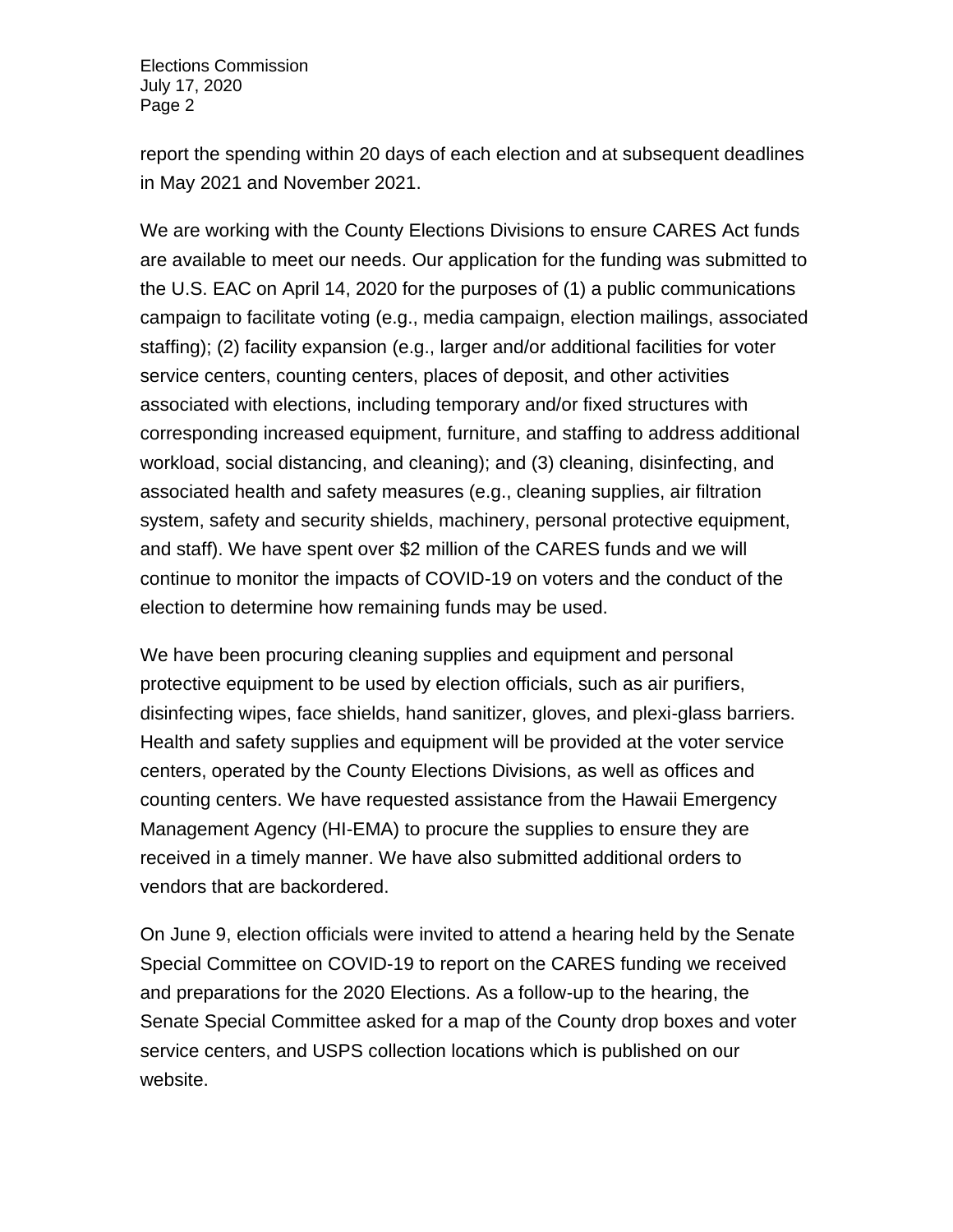### **VOTER EDUCATION**

CARES funds are being used to supplement our media campaign for the 2020 Elections. The pandemic and subsequent closures came at a critical time as interest ramps up as the elections approach. Similarly, as we were answering voter inquiries, we found that we would need to find a different way to reach the elderly population as they would be most affected. With that in mind, we partnered with an advertising agency and have expanded our voter education to include advertising in the newspapers, through sponsorships of events and shows, and various community outreach channels, in addition to our scheduled television, radio, and digital ads, as well as social media. We have also partnered with a podcast and television show, "It's a Hawaii Thing," on Spectrum OC16, Kupuna Power through the Hawaii News Now Network, and Spotlight Hawaii on the Star Advertiser. The viewership targets our elderly population while reaching all Hawaii voters. Similarly, our commercials, reminding voters about voting by mail and voter registration, have been airing on local news channels. The ads as well as the sponsorship interviews for "It's a Hawaii Thing" are available on our YouTube channel through our website. The commercials feature trusted elders encouraging voters to pick up a *2020 Hawaii Primary Election Guide* which has been printed in newspapers statewide and is available through the Digital Billboard Network. This includes distribution, free for everyone, at 7-11, Aloha Island Mart, Hele, Longs, and Walgreens. It is also featured on our website and available at the Office of Elections and County Elections Divisions.

Additionally, we have partnered with Hawaii Meals on Wheels to have them distribute our election materials in conjunction with their food distribution activities. They are a part of large-scale events and distribution channels that are still permissible and provide a critical service to our community and those directly impacted by COVID-19. At the end of May, representatives of the Office of Elections worked the line by distributing our *Vote Here* brochure at the food distribution at the Aloha Stadium hosted by the Show Aloha Challenge. In the coming weeks, Hawaii Meals on Wheels will also be distributing Kupuna Boxes with everyday necessities and will include materials about the upcoming elections and voting by mail.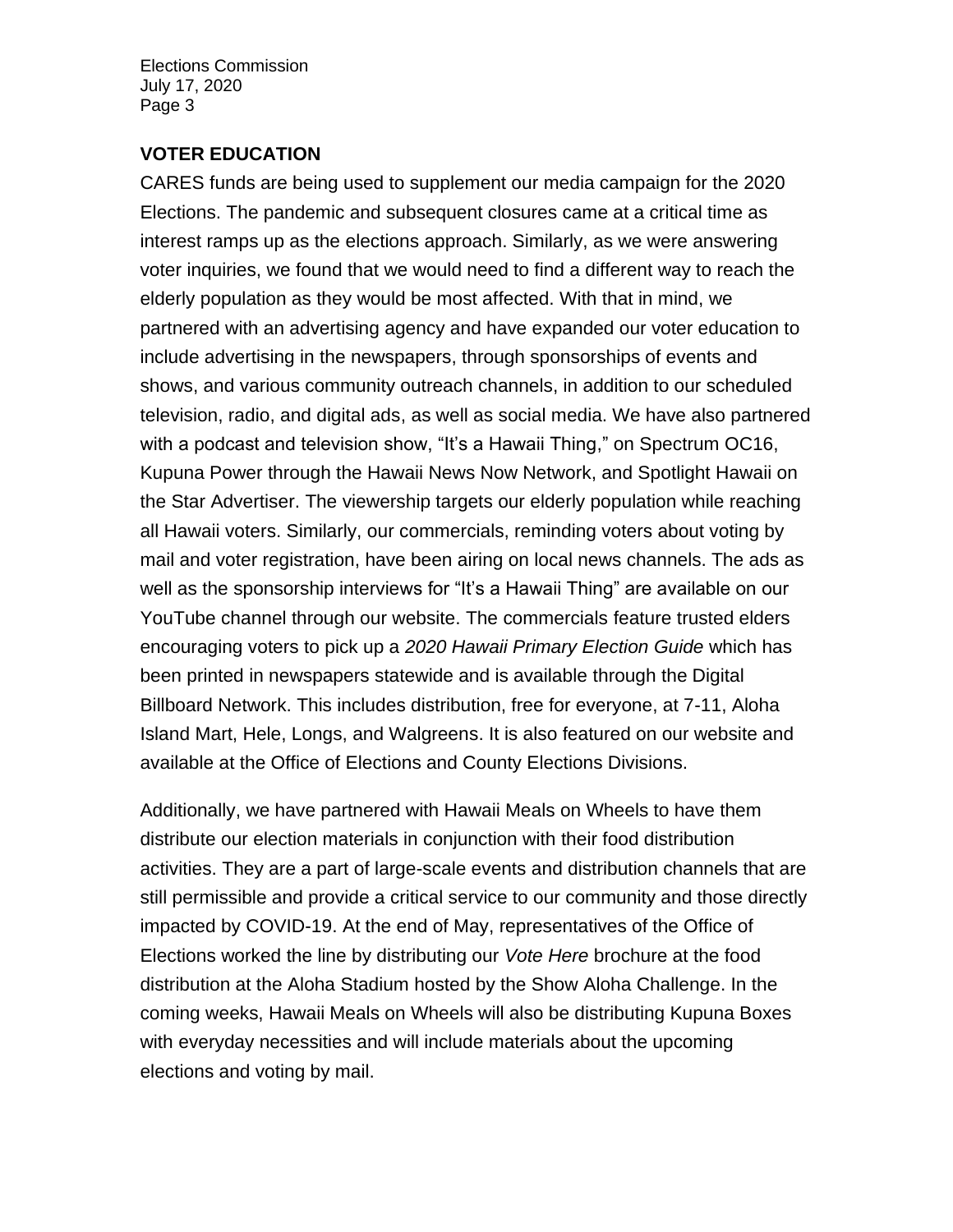### **Community Outreach**

More than 70 community events and presentations where we would provide voter registration and outreach have been cancelled through 2020 since the quarantine went into effect. To adapt our community outreach, we have focused on distributing brochures and applications, and conducting voter education presentations through Facebook Live. Through Facebook Live, we have presented on voter registration, voting by mail, and ballots. On Wednesday, July 22, we will be presenting on voting in our single-party primary election. In the presentations, staff provide an overview and background about the topic and then respond to questions posted in the comments by viewers. The Facebook Live videos remain posted on our page and can be viewed at any time. We have planned to continue this Facebook Live series through the end of the year.

The Office of Elections is working with the Hawaii State Libraries to disseminate our *Vote Here* brochure and replenish *Voter Registration and Absentee Applications*. The library is currently conducting curbside pickup and we have coordinated with them to hand out the *Vote Here* brochure to their patrons at branches across the state. We have also worked with Lanakila Meals on Wheels, Kauai Economic Opportunity Inc., Kaunoa Senior Services, County of Hawaii Elderly Activities Division, Institute of Human Services, and Hope Services to distribute brochures and *Voter Registration Applications*.

As community events are opening, we have attended the Royal Open Market in Waikiki and conducted drive-thru voter registration. On June 28 and July 5, we had a Voter Information booth at the Royal Open Market, hosted by the Royal Hawaiian Center, during Open Street Sunday on Kalakaua Avenue. With limited events occurring, we found this to be a good opportunity to be available for residents.

On July 8 and July 9, the Office of Elections and County Elections Divisions conducted drive-thru voter registration. Statewide, 636 voters used this opportunity to register or update their registration. The deadline for new Hawaii voters to register for the 2020 Primary Election was Thursday, July 9. The graph below depicts the number of online voter registration (OLVR) transactions by month. The Online Voter Registration System was launched in August 2015 and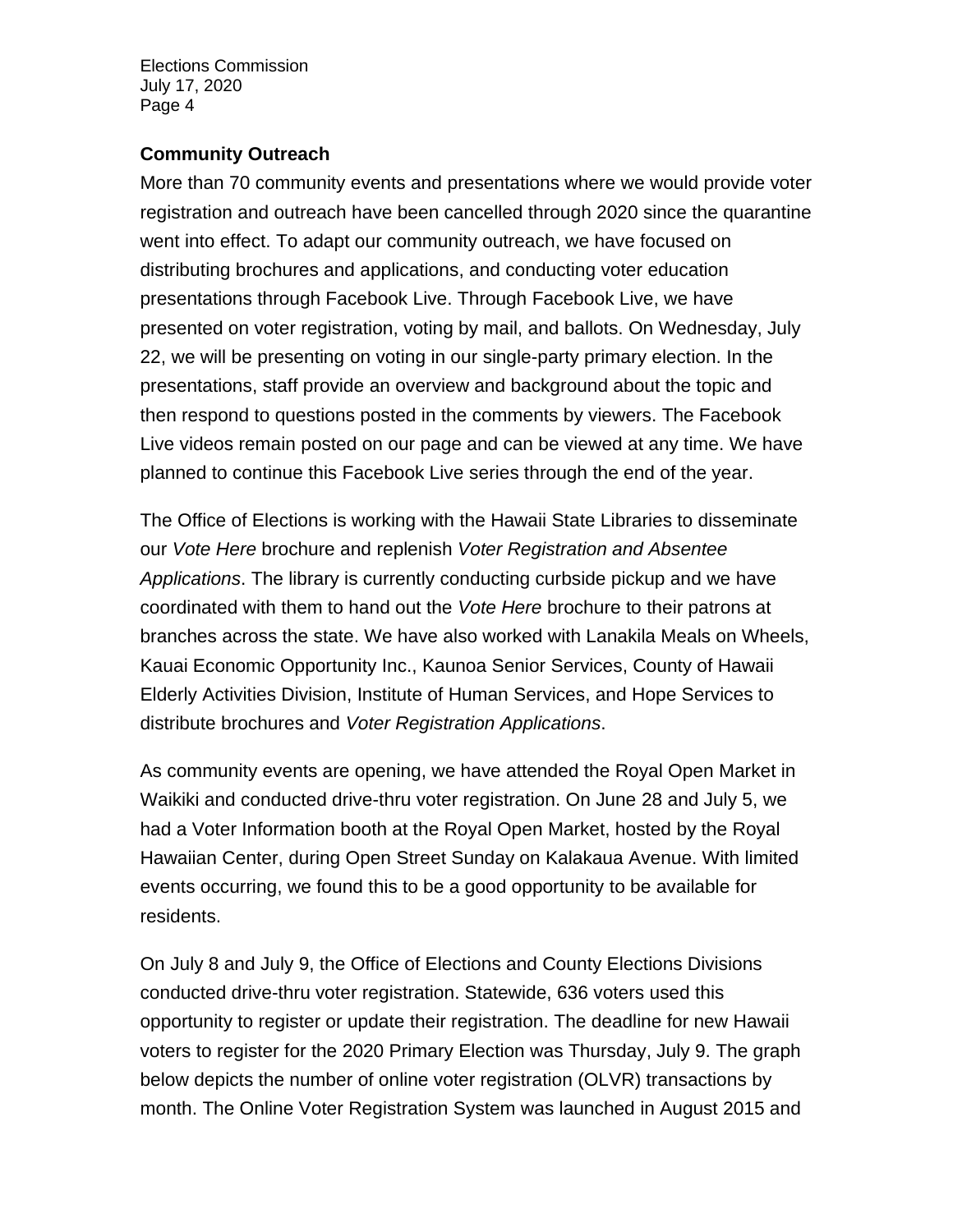

there have been more than 172,575 voters registering or updating their voter registration.

# **BALLOT OPERATIONS**

For the 2020 Elections, the Aloha Aina Party, the Constitution Party of Hawaii, and the American Shopping Party qualified by petition to field candidates. On April 1, we conducted the Political Party Drawing to determine the order political preferences would appear on the Primary Election ballot. At this event, staff explained that the order in which political parties appear on the Primary Election ballot is determined by lot under state law, then proceeded to randomly select the party names out of a box. The results of the drawing are posted on our Facebook page and website.

Candidate filing ran from February 3 through June 2 at 4:30 p.m. Statewide, 336 candidates filed their nomination paper to appear on the 2020 Election ballot of the 423 who were issued a nomination paper. There are 100 contests on the 2020 Primary Election ballot across 250 district/precincts. Following the close of candidate filing, staff and the County Elections Divisions proofed the ballot for each district/precinct ballot to check for spelling and the correct contests and candidates to appear. Once the paper ballot is finalized, it is printed. We also use the paper ballot to create the electronic ballot for the accessible in-person voting equipment and the HTML ballot which is available to overseas voters, voters with special needs, and any voter who spoils their ballot within 5 days of the election.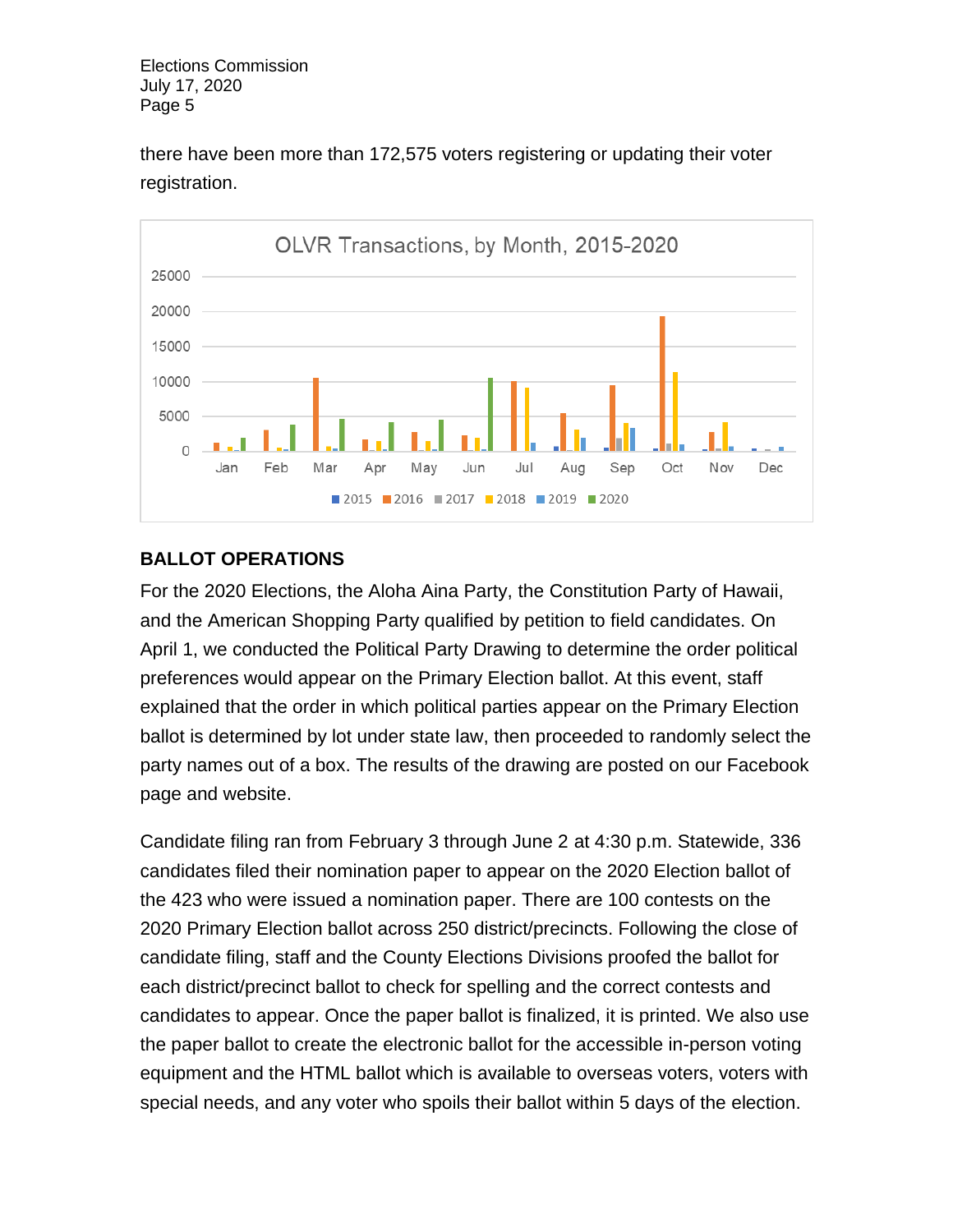### **Election Proclamation**

On May 15, the Office of Elections finalized the proclamation, naming the time, place, and manner of the upcoming elections as well as the voter service centers and places of deposit. This joint proclamation with the Office of the City/County Clerks, Elections Divisions was published in the newspaper pursuant to HRS §§ 11-91 and 11-92.1. Should any changes arise, a subsequent proclamation will be published, and the website will be updated with the most current information.

# **Mail Ballot Packets**

June 24 was the deadline to transmit ballots to voters under the Uniformed and Overseas Citizen Absentee Voting Act (UOCAVA). Under federal and state law, uniformed and overseas citizens must be transmitted their ballot 45 days prior to the election. Statewide, 961 ballots were transmitted by email and 274 were sent by mail.

Mail ballot packets were dropped in the mail starting July 14 and will continue through July 20. This ensured we were able to meet the deadline for voters to receive the mail ballot packet approximately 18 days prior to the election. Mail ballot packets are created for active voters, who have had their voter registration confirmed through the mailing of a "notice of voter registration" card (e.g., signature capture card).

# **COUNTING CENTER OPERATIONS**

As voted ballots are returned by voters, the County Elections Division will validate the signature on the return envelope with the signature associated with the voter's registration and secure for transport to the counting center for further processing. At the counting center, the return envelope will be opened, counted, and secured beginning 10 days prior to the election.

Given the social distancing requirements, we have had to find facilities that can ensure election officials and volunteers can process, open, and count the voted ballots. We have relocated the Oahu counting center to the Hawaii Convention Center as there is insufficient space at the State Capitol to ensure six feet between election officials with the necessary work areas and equipment. Similarly, we are leasing space at the Prince Kuhio Plaza in Hilo to serve as the